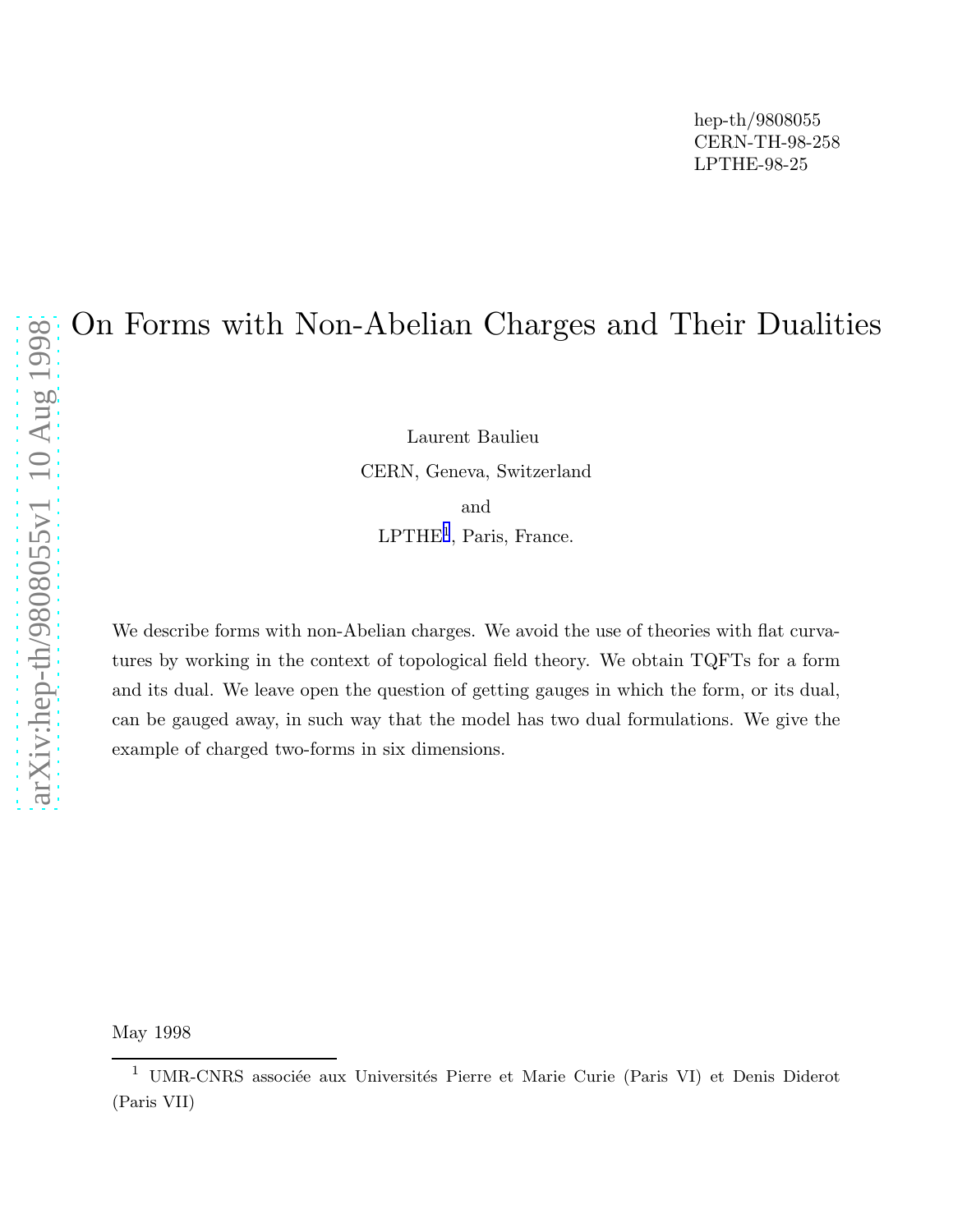## <span id="page-1-0"></span>1. Introduction

In this paper we show that non-Abelian interactions can be introduced rather straightforwardly for topological quantum field theories (TQFTs) of forms.

The natural generalization of the Abelian gauge symmetries for a  $p$ -form  $B_p$  valued in some representation of a Lie algebra  $G$  implies the introduction a Yang–Mills field  $A$ together with  $B_p$ . One considers, as a first attempt, infinitesimal gauge transformations

$$
\delta A = d\epsilon + [A, \epsilon]
$$
  
\n
$$
\delta B_p = d\eta_{p-1} + [A, \eta_{p-1}] + [B_p, \epsilon].
$$
\n(1.1)

Here,  $\epsilon$  is the 0-form parameter for the Yang–Mills symmetry, and  $\eta_{p-1}$  is an infinitesimal  $(p-1)$ -form, valued in the same representation of G as  $B_p$ .

It is only when the Yang–Mills curvature  $F_A = dA + \frac{1}{2}$  $\frac{1}{2}[A, A]$  vanishes that the system of gauge transformations (1.1) closes. Moreover, the curvature  $G_{p+1} = dB_p + [A, B_p]$  does not transform covariantly, except if  $F = 0$ . This makes it difficult to construct an action invariant under the unrestricted set of transformations (1.1).

Some of the difficulties triggered by the non-closure of gauge transformations can be overcome by using the Batalin–Vilkoviski formalism[[1\]](#page-11-0). Indeed, the latter is appropriate for gauge symmetries with infinitesimal gauge transformations, which only close modulo some equations of motion. It was already noticed in the past that, when one quantizes charged-forms, all relevant fields and antifields fit in a unifying formalism, which generalizesthat of the genuine Yang–Mills case (see e.g.  $[2]$  $[2]$  and  $[3]$ ). However, the invariant classical actions found in [\[3](#page-11-0)] were first order, and describe fields with vanishing curvatures. The situation was thus not quite satisfying, since one misses Lagrangians with squared curvature, that is, Lagrangians of the Yang–Mills-type. The fact that antifields and fields can be unified into objects which mix positive and negative ghost numbers, in a way that closely fits the idea of duality, was however quite encouraging.

Another difficulty that one also encounters with charged forms and their gauge transformations is that of their mathematical definitions. There is, however, a proposition that can be found in[[4\]](#page-11-0), which could be a hint to define non Abelian-forms and Yang–Mills fields in a unified geometrical framework. Following eq. (6.96) of[[4\]](#page-11-0), one can saturates the "colour" indices of the forms  $B_p^i$  by matrices  $S_i$  and extend the Lie algebra G for the Yang–Mills field  $A = T^a A^a$  as follows:

$$
[T_a, T_b] = f_{ab}^c T_c,
$$
  
\n
$$
[S_i, T_a] = r_{ia}^k S_k,
$$
  
\n
$$
[S_i, S_j] = 0.
$$
\n(1.2)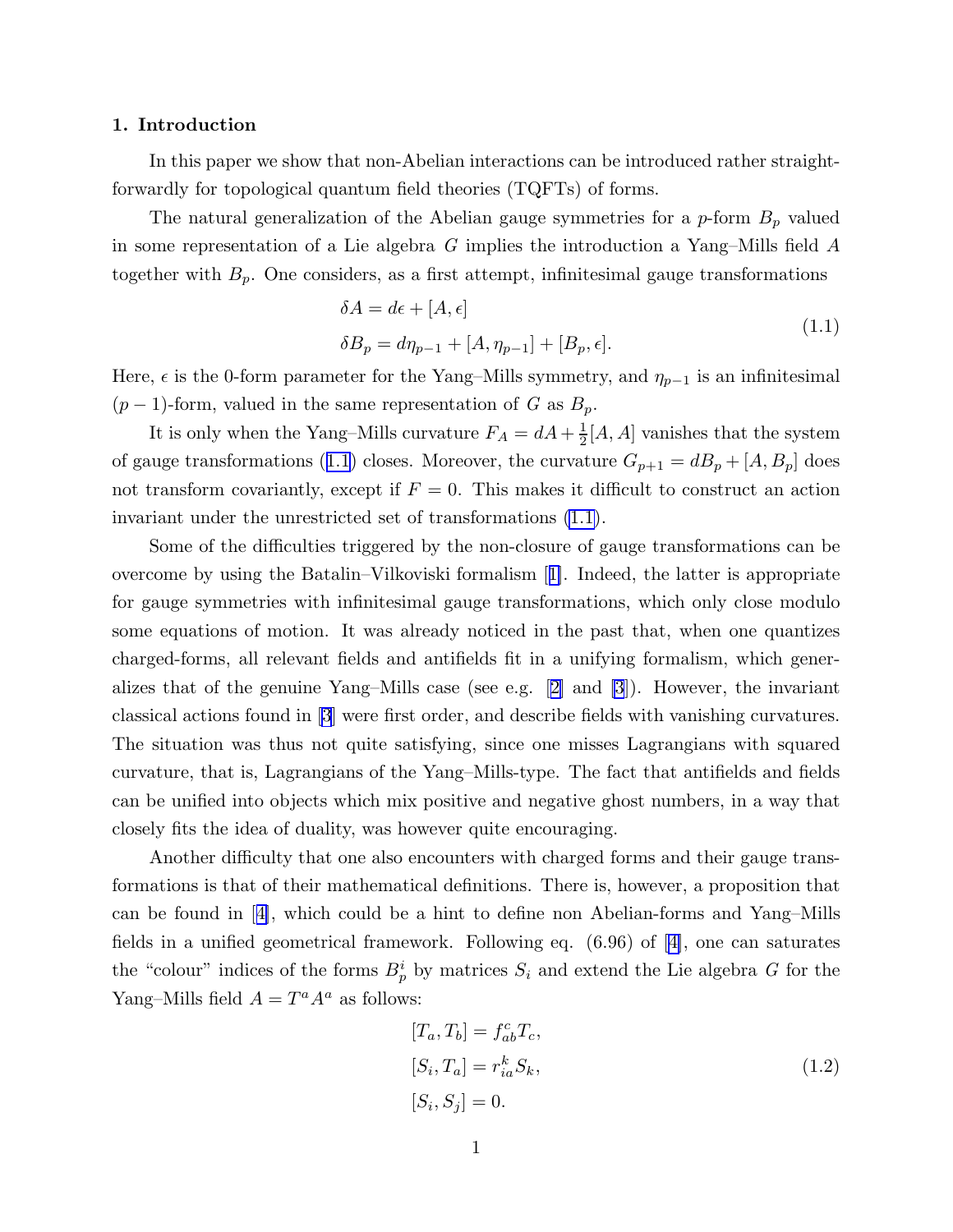<span id="page-2-0"></span>Then  $B_p = B_p^i S_i$  and one defines the curvature  $G_{p+1} = dB_p + [A, P_b] = G_{p+1}^i S_i$ .

The idea that we develop here is that, if one allows general transformations for the  $p$ -form,while keeping track of the gauge symmetry  $(1.1)$  $(1.1)$  by considering the equivariant cohomology with respect to [\(1.1\)](#page-1-0), we escapes almost by definition all problems raised by the non-closure of the transformations([1.1](#page-1-0)). The natural framework for this is TQFT. Thus, instead of [\(1.1](#page-1-0)), we consider the following system of infinitesimal transformations:

$$
\delta B = d\eta_{p-1} + [A, \eta_{p-1}] + [B_p, \epsilon] + \epsilon_p, \tag{1.3}
$$

where the p-form parameter  $\epsilon_p$  describes an infinitesimal arbitrary transformation for  $B_p$ . Indeed, arbitrary gauge transformations build a closed algebra. Thus, the presence of the parameter  $\epsilon_p$  in the gauge transformations allows for a compensation for that part of gauge transformations that necessitates constraints to reach a closed algebra. By introducing an equivariant cohomology in the context of TQFT, it becomes possible to consistently isolate from the general transformations the reduced set of gauge transformations([1.1\)](#page-1-0). One actually expects TQFTs whose actions are supersymmetric and contain squared curvatures for the forms.

The concept of degenerate gauge symmetries, which characterize TQFTs, must be applied to these gauge transformations: the number of parameters  $\eta_{p-1}$  and  $\epsilon_p$  for the symmetry defined by  $(1.3)$  exceeds the number of degrees of freedom of  $B_p$ . One can solve this difficulty, and distinguish between the gauge transformations with parameters  $\eta_{p-1}$  or  $\epsilon$  and the rest of the general transformations for  $B_p$ . This is an almost obvious generalization of the case of topological Yang–Mills symmetry[[5\]](#page-11-0).

It is actually simple to deduce from (1.3) a BRST operator which is nilpotent, independently of any constraint, and which consistently separates between the general gauge transformations and those tentatively defined by([1.1](#page-1-0)). The existence of such an operator eventually leads one to the existence of an invariant TQFT action, provided topological gauge functions exist for  $B_p$ .

For the sake of notational simplicity, we first consider the case of two-form gauge fields,  $p = 2$ . Moreover, as for the construction of a TQFT action, we work in six dimensions as in the Abelian case analized in [\[6](#page-11-0)]. Afterwards, we generalize our formulae. For the general case, we introduce antifields, in a Batalin–Vilkoviski approach, which provides an interesting unification between all ingredients. We will consider the definition of a TQFT for a p-form and a  $D - p - 2$ -form in D dimensions. There is a natural question about knowing wether topological gauge functions exist such that the TQFT can be expressed solely in terms of the p-form or of the  $(D - p - 2)$ -form, with duality transformations between the two formulations. We leave it unexplored.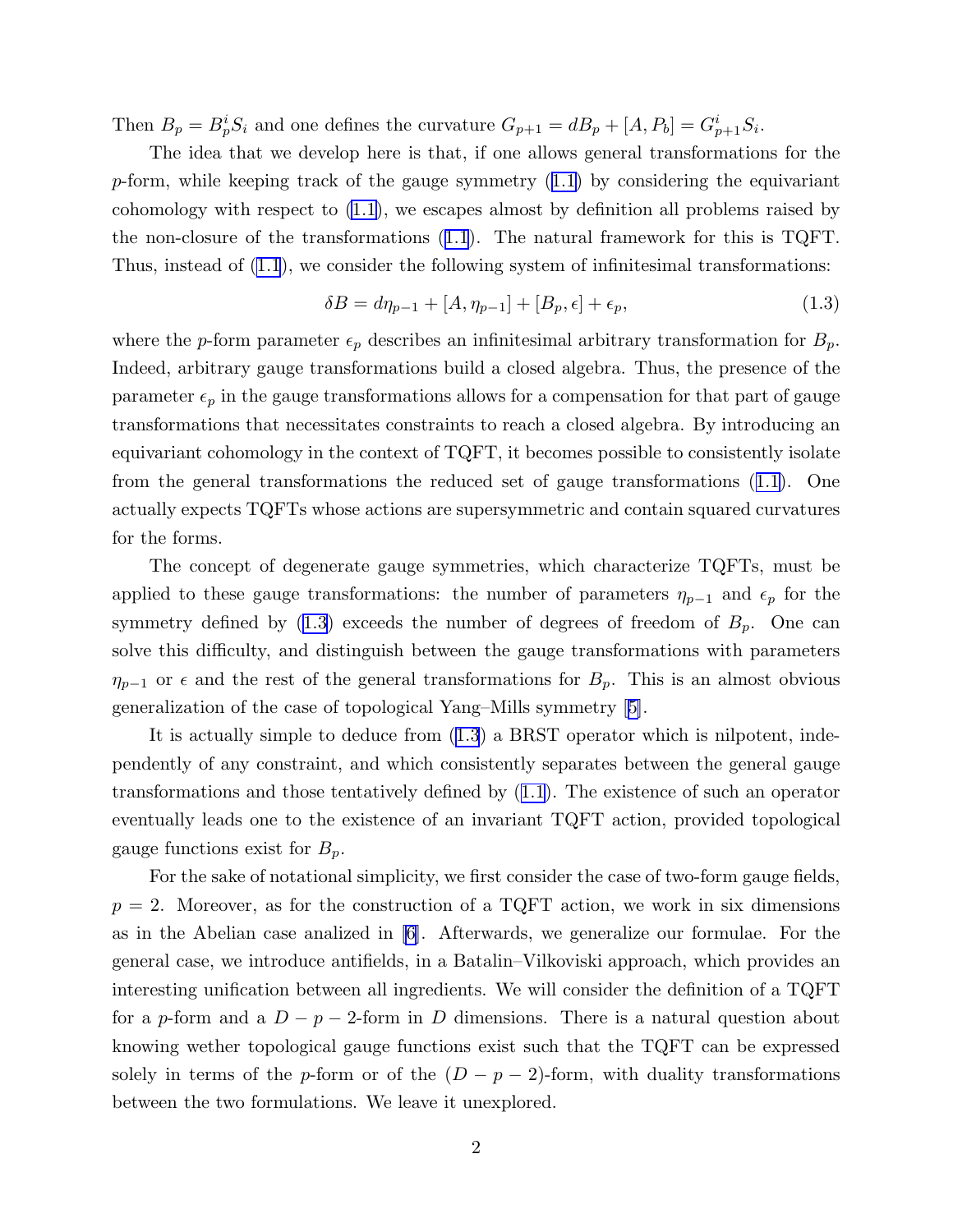#### <span id="page-3-0"></span>2. The example of charged 2-forms in six dimensions

We call  $B_1^1$  and  $B_0^2$  the one-form ghost and zero-form ghost of ghost for the gauge symmetries of a charged two-form  $B_2$ . Then,  $\Psi_2^1$ ,  $\Phi_1^2$  and  $\Phi_0^3$  are the topological ghost and ghosts of ghosts of  $B_2$ . All these fields are in the same representation of G as  $B_2$ . (Following the conventional notation the upper index of a form will be its ghost-number and the lower one its ordinary form-degree.)

Let  $D_A \cdot = d+[A,\cdot]$  be the covariant derivative with respect to A and  $F_A = D_A \wedge D_A =$  $dA + A \wedge A$  be the curvature of A. We define the curvature of  $B_2$  as  $G_3 = D_A B_2$ .

The topological BRST symmetry associated to the gauge symmetry([1.3](#page-2-0)) is defined from the expansion in ghost number of the following equations:

$$
(s+d)(A+c) + \frac{1}{2}[A+c, A+c] = F_A,
$$
\n(2.1)

$$
(s+d)(B_2 + B_1^1 + B_0^2) + [A + c, B_2 + B_1^1 + B_0^2] = G_3 + \Psi_2^1 + \Phi_1^2 + \Phi_0^3.
$$
 (2.2)

 $(c$  is the Faddeev–Popov ghost of A.) These equations define the action of s, with the desired property that  $s^2 = 0$ , if they are comparable with the Bianchi identity  $D_A D_A = F_A$ and  $D_A F_A = 0$ . Thus, we must define the action of  $s + d$  on the fields of the right-hand side of  $(2.2)$  as:

$$
(s+d)(G_3 + \Psi_2^1 + \Phi_1^2 + \Phi_0^3) + [A + c, G_3 + \Psi_2^1 + \Phi_1^2 + \Phi_0^3] = [F_A, B_2 + B_1^1 + B_0^2].
$$
 (2.3)

This warranties that  $(s+d)^2 = 0$ , and thus  $s^2 = 0$  on all fields.

One might be interested in a detailed expression of s on the fields. It is obtained by expanding the BRST equations([2.2](#page-1-0)) and [\(2.3\)](#page-2-0). One finds the following expression for the action of s:

$$
sB_2 = \Psi_2^1 - D_A B_1^1 - [c, B_2]
$$
  
\n
$$
sB_1^1 = \Phi_1^2 - D_A B_0^2 - [c, B_1^1]
$$
  
\n
$$
sB_0^2 = \Phi_0^3 - [c, B_0^2]
$$
  
\n
$$
s\Psi_2^1 = -D_A \Phi_1^2 + [F_A, B_0^2] - [c, \Psi_2^1]
$$
  
\n
$$
s\Phi_1^2 = -D_A \Phi_0^3 - [c, \Phi_1^2]
$$
  
\n
$$
s\Phi_0^3 = -[c, \Phi_0^3].
$$
\n(2.5)

Of course, we have  $sA = -D_Ac$  and  $sc = -\frac{1}{2}$  $\frac{1}{2}[c, c]$ . No antifield dependence is necessary, since the general transformations described by s determine a closed algebra. However,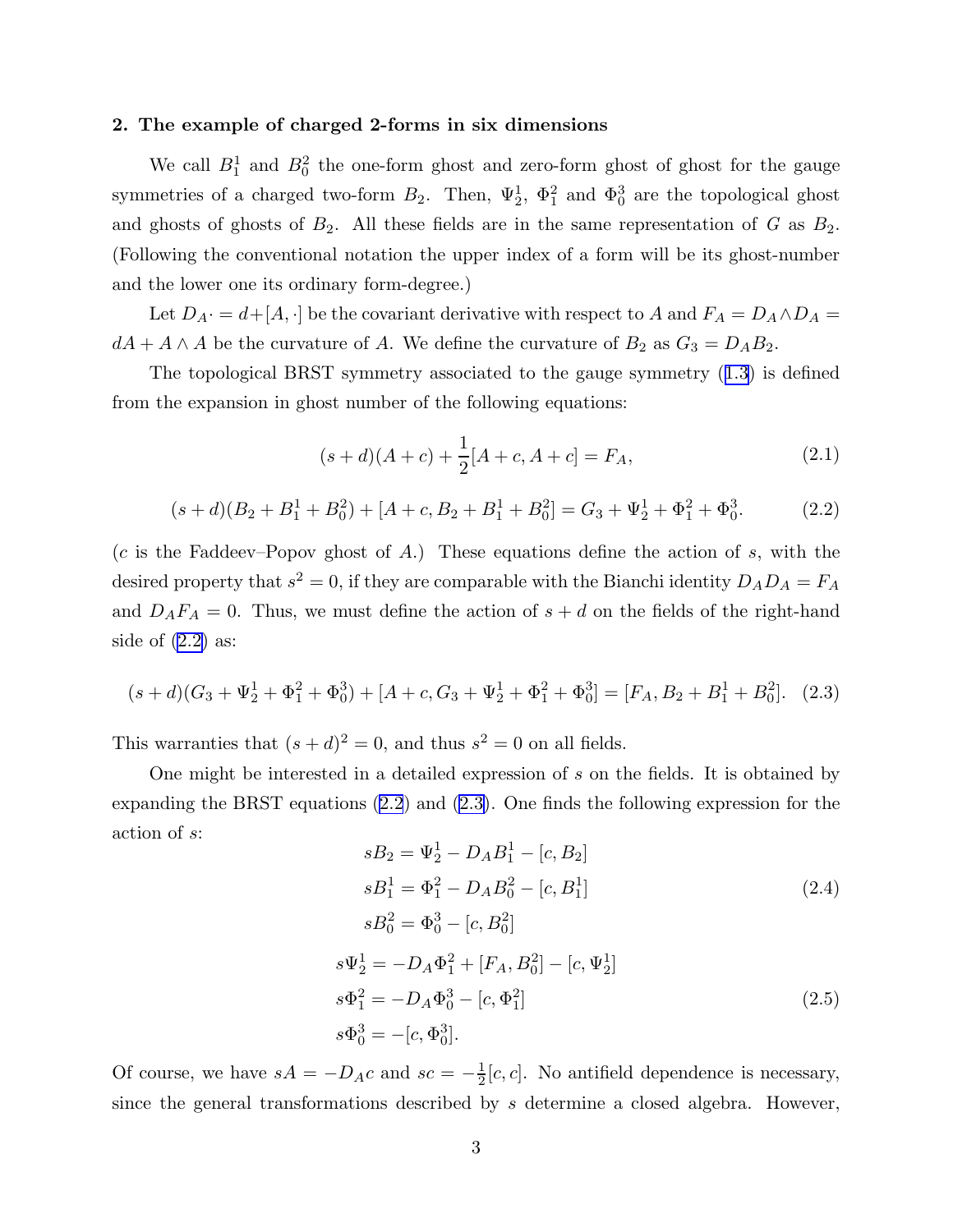<span id="page-4-0"></span>we will see in the next section how antifields can be consistently introduced in the BRST equations. We can already guess in a very elementary (although unnatural) way that antifields can be introduced by brute force in([2.4](#page-3-0)) and([2.5](#page-3-0)), by redefinitions of topological ghosts.

As for writing an action that is a classical topological invariant, and thus a starting point for a TQFT action ready for path integration, we need to specify the dimension of space. In six dimensions, we need a pair of two-forms,  $B_2$  and  ${}^cB_2$ , because  $G_3$  has an odd degree (see [\[6](#page-11-0)] for the Abelian situation). The following action is a possibility, which generalizesthe Abelian topological term  $I_{cl} = \int_6 dB_2 \wedge d^c B_2$  in [[6\]](#page-11-0):

$$
I_{cl} = \int_{6} \text{Tr} \ (DB_{2} \wedge D^{c} B_{2} + F \wedge [{}^{c} B_{2}, B_{2}]). \qquad (2.6)
$$

The doubling of the number of forms amounts to have mirror equations as in [\(2.2](#page-1-0)) and  $(2.3)$  $(2.3)$  $(2.3)$ , with a duplication of all ghosts. (An index  $c$  is introduced for all mirror fields.)

Using the techniques detailed in [\[6](#page-11-0)] (the only difference is that we must define the antighosts and Lagrange multipliers as elements of the same Lie algebra representation as  $B_2$ ), one can impose in a BRST way the following choices of gauge functions for  $B_2$  and  ${}^cB_2$ :

$$
D_{A[\mu}B_{\nu\rho]} + \epsilon_{\mu\nu\rho\alpha\beta\gamma}D_A^{[\alpha c}B^{\beta\gamma]}
$$
\n(2.7)

and for the ghosts and antighosts:

$$
D_A^{\nu} \Psi^1_{[\mu\nu]}; \quad D_A^{\mu} \Phi^2_{\mu}; \quad D_A^{\mu} \Phi^{-2}_{\mu}
$$
  

$$
D_A^{\nu}{}^c \Psi^1_{[\mu\nu]}; \quad D_A^{\mu}{}^c \Phi^2_{\mu}; \quad D_A^{\mu}{}^c \Phi^{-2}_{\mu}.
$$
 (2.8)

The six-dimensional BRST invariant action which uses the gauge functions (2.7) and (2.8) is:

$$
\int_{6} |D_{A[\mu}B_{\nu\rho]}|^{2} + \chi^{\mu\nu\rho} D_{A[\mu}\Psi^{1}_{\nu\rho]} + \eta^{-1}_{\mu} D^{\nu}_{A}\Psi^{1}_{[\mu\nu]}
$$
  
+  $X^{1} D^{\mu}_{A}\eta^{-1}_{\mu} + \Phi^{-3} D_{A\mu} D^{\mu}_{A}\Phi^{3}$   
+  $\Phi^{-2}_{\mu} D_{A\mu} D^{\mu}_{A}\Phi^{2}_{\nu]} + D^{\nu}_{A}\Phi^{-2}_{\nu} D^{\mu}_{A}\Phi^{2}_{\mu}$  (2.9)

– the same expression with all fields  $\phi$  replaced by  $\phi$ .

This action, which is an s-exact term, is the non-Abelian extension of that constructed in [\[6](#page-11-0)]. It possesses a genuine Yang–Mills invariance since all gauge functions in (2.7) and (2.8) are gauge-covariant under Yang–Mills transformations. The gauge-fixing of this symmetry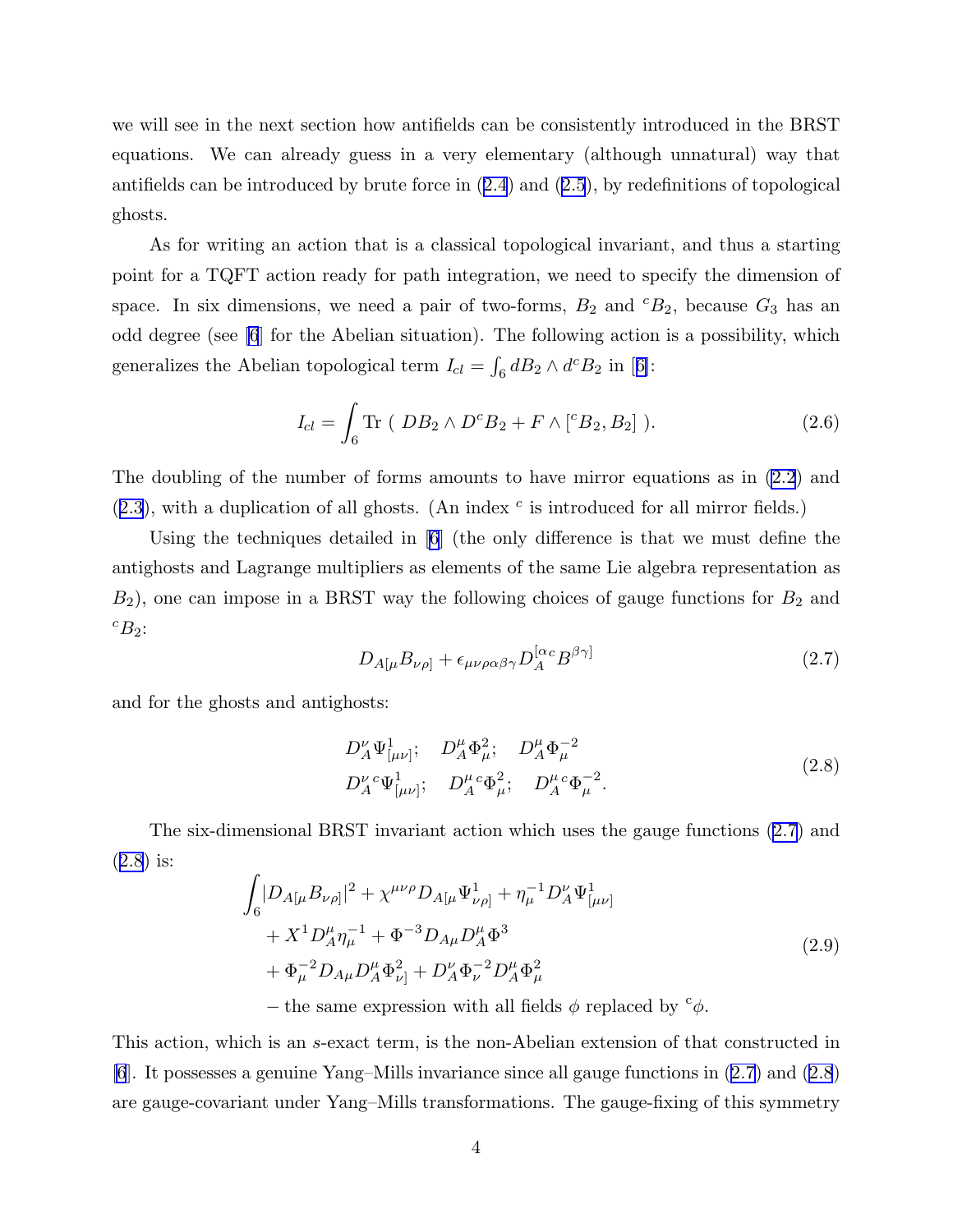<span id="page-5-0"></span>is quite an obvious task. We can for instance go in a BRST invariant way to a Feynman– Landau-type gauge for A. We have also to gauge-fix the ordinary gauge invariance of the two-forms  $B_2$  and  ${}^cB_2$ . We must introduce the ordinary ghosts and ghosts of ghosts of  $B_2$ and  ${}^{c}B_2$ , and proceed by replacing all derivatives by covariant ones in the gauge functions of the Abelian case given in [\[6](#page-11-0)]. This can be done straightforwardly, and it gives additional ghost contributions to [\(2.9](#page-4-0)). In the next section, the ordinary ghosts of the two-forms will be introduced with a wider perspective.

Let us now stress that it is possible to couple the theory to a Yang–Mills TQFT instead to the genuine Yang–Mills theory. To do so,  $F_A$  has to be replaced whereas it appears in  $(2.1)$  $(2.1)$  $(2.1)$ , $(2.2)$  and  $(2.3)$  $(2.3)$  by  $F_A + \Psi_1^1 + \Phi_0^2$ . Here,  $\Psi_1^1$  and  $\Phi_0^2$  are the topological ghost and ghost of ghost of the Yang–Mills theory[[7\]](#page-11-0)[[5\]](#page-11-0), and thus [\(2.1\)](#page-1-0) becomes:

$$
(s+d)(A+c) + \frac{1}{2}[A+c, A+c] = F_A + \Psi_1^1 + \Phi_0^2,
$$
  

$$
(s+d)(F_A + \Psi_1^1 + \Phi_0^2) + [A+c, F_A + \Psi_1^1 + \Phi_0^2] = 0.
$$
 (2.10)

Then,  $sA = \Psi_1^1 - D_A c$  and  $sc = \Phi_0^2 - \frac{1}{2}$  $\frac{1}{2}[c, c]$  $\frac{1}{2}[c, c]$  $\frac{1}{2}[c, c]$ , and eqs. ([2.4](#page-3-0)) and ([2.5](#page-3-0)) are modified accordingly.

Since the action [\(2.6\)](#page-4-0) is a topological term, it is still invariant when the Yang–Mills field transforms as in (2.10). The gauge fixing for the two-form gauge field goes the sameway as above, with the same gauge functions as in  $(2.7)$  $(2.7)$  $(2.7)$  and  $(2.8)$ . However, new contributions come by varying the gauge field A, which is present in these gauge functions. This gives couplings between the topological ghost  $\Psi_1^1$  of A and the rest of the fields in ([2.9](#page-4-0)).

As for the dynamics of the Yang-Mills field, one can add to [\(2.6\)](#page-4-0) an action  $\int \text{Tr} F_{\mu\nu}F^{\mu\nu}$ whenthe gauge symmetry of  $A$  is defined by  $(2.1)$  $(2.1)$ . On the other hand, when it is defined by (2.10), one can only add to([2.6](#page-4-0)) a topological Yang–Mills gauge action, as, for instance, the one defined in[[8\]](#page-11-0) for the six-dimensional case. There is another option (see next section), which consists in introducing a TQFT with an additional three-form, starting from the topological term  $\int_6 \text{Tr} F_A \wedge D_A Z_3$ . This provides an additional TQFT action of the Bogomolny type.

The important result is the existence of the action [\(2.9\)](#page-4-0). It shows that we can define an invariant action depending on charged two-forms, with squared curvatures. Because it possesses a BRST invariance of the same type as the one of the Abelian case, its tree approximation is also related to Poincaré supersymmetry as in  $[6]$ .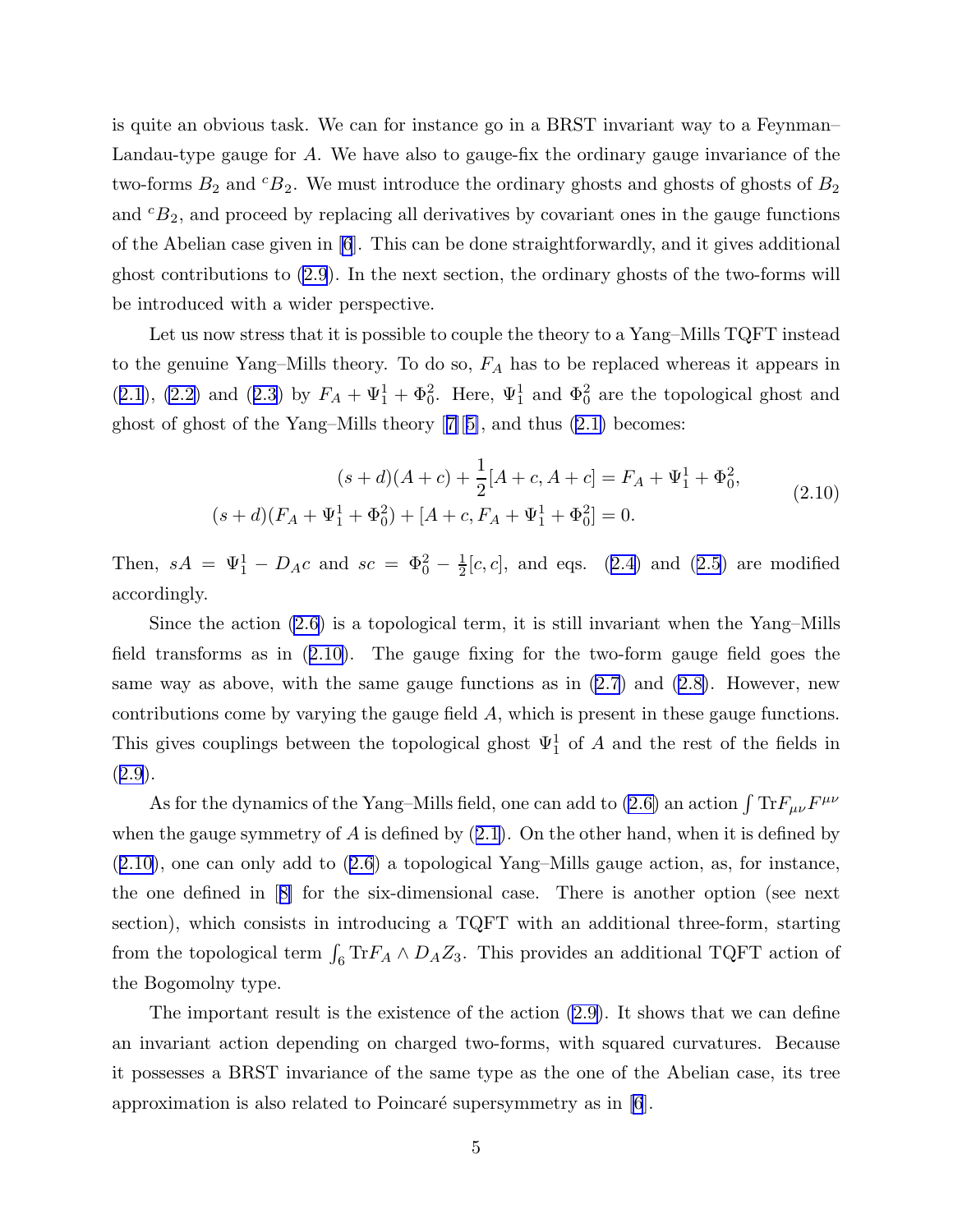<span id="page-6-0"></span>In order to look for observables of the TQFT, one remarks that the simplest possibility come from the cocycles that are defined by the ghost expansion of:

$$
\Delta_6 = \text{Tr} \left( (\text{D}_A \text{B}_2 + \Psi_2^1 + \Phi_1^2 + \Phi_0^3) \wedge (\text{D}_A{}^c \text{B}_2 + {}^c \Psi_2^1 + {}^c \Phi_1^2 + {}^c \Phi_0^3) + F_A \wedge [{}^c B_2 + {}^c B_1^1 + {}^c B_0^2, B_2 + B_1^1 + B_0^2] \right). \tag{2.11}
$$

One has by construction that  $(s+d)\Delta_6 = 0$ , which implies  $s \int_{\Gamma_d} \Delta_d^{6-d} = 0$ , where  $0 \leq d \leq 6$ , and the integration is done over a *d*-cycle  $\Gamma_d$ . The  $\int_{\Gamma_d} \Delta_d^{6-d}$  $a^{b-a}$  are thus the candidates as observables of the TQFT. This generalizes the Yang–Mills situation[[7\]](#page-11-0)[[5\]](#page-11-0). However, we are not yet in a position to understand the meaning of these observables. It could be that they should only be considered for a gauge field A with a vanishing curvature.

## 3. Generalization: TQFTs for dual pairs

We now wish to reach a more detailed understanding of the BRST structure introduced in [\(2.2\)](#page-1-0) and([2.3](#page-2-0)), and([2.1](#page-1-0)) or [\(2.10\)](#page-5-0). For this, the antifield-formalism of Batalin–Vilkoviski [\[1](#page-11-0)] turns out to be useful, not only for solving the questions related to the non-closure, but also for enlightening the idea of duality[[3\]](#page-11-0). Introducing antifields is natural in various situations where the closure of gauge transformations holds only up to equations of motion (for example, see refs. [\[9](#page-11-0)]). It is also known that the four-dimensional Yang–Mills topological theory can be related to a non-Abelian  $B - F$  system (see e.g. [\[10](#page-11-0)]). So, even in this simpler case, the use of antifields sheds a particular light on the theory.

In what follows, we introduce the relevant fields and antifields for quantizing [\(2.6](#page-4-0)) and construct a Batalin–Vilkoviski action. We will obtain at once the topological term  $(2.6)$  $(2.6)$  $(2.6)$  and the complete TQFT action with its antifield dependence. The latter defines the BRST symmetry equations by a master equation.

We can consider a more general case than that we have described above. Instead of  $B_2$  and <sup>c</sup>B<sub>2</sub> in six dimensions, we introduce a p-form  $U_p$  and a  $(D - p)$ -form  $V_{D-p}$  in D dimensions with the same charges under the Yang–Mills symmetry. We associate new fields to  $U_p$ ,  $V_{D-p-2}$  and the Yang–Mills field A: they are respectively a  $(D-p-1)$ -form  $X_{D-p-1}$ , a  $(p+1)$ -form  $Y_{p+1}$ , and a  $(D-2)$ -form  $B_{D-2}$ . We also introduce a 2-form  $W_2$ with its companion, a  $(D-3)$ -form  $Z_{D-3}$ . The forms A,  $Z_{D-3}$ ,  $B_{D-2}$ , and W are valued in  $G$ . The other fields are valued in a given representation of  $G$  that can be chosen at will.

The TQFT that will be constructed will depend dynamically on the pair of fields  $U_p$  and  $V_{D-p-2}$ . It is a very intriguing question to ask whether there exists different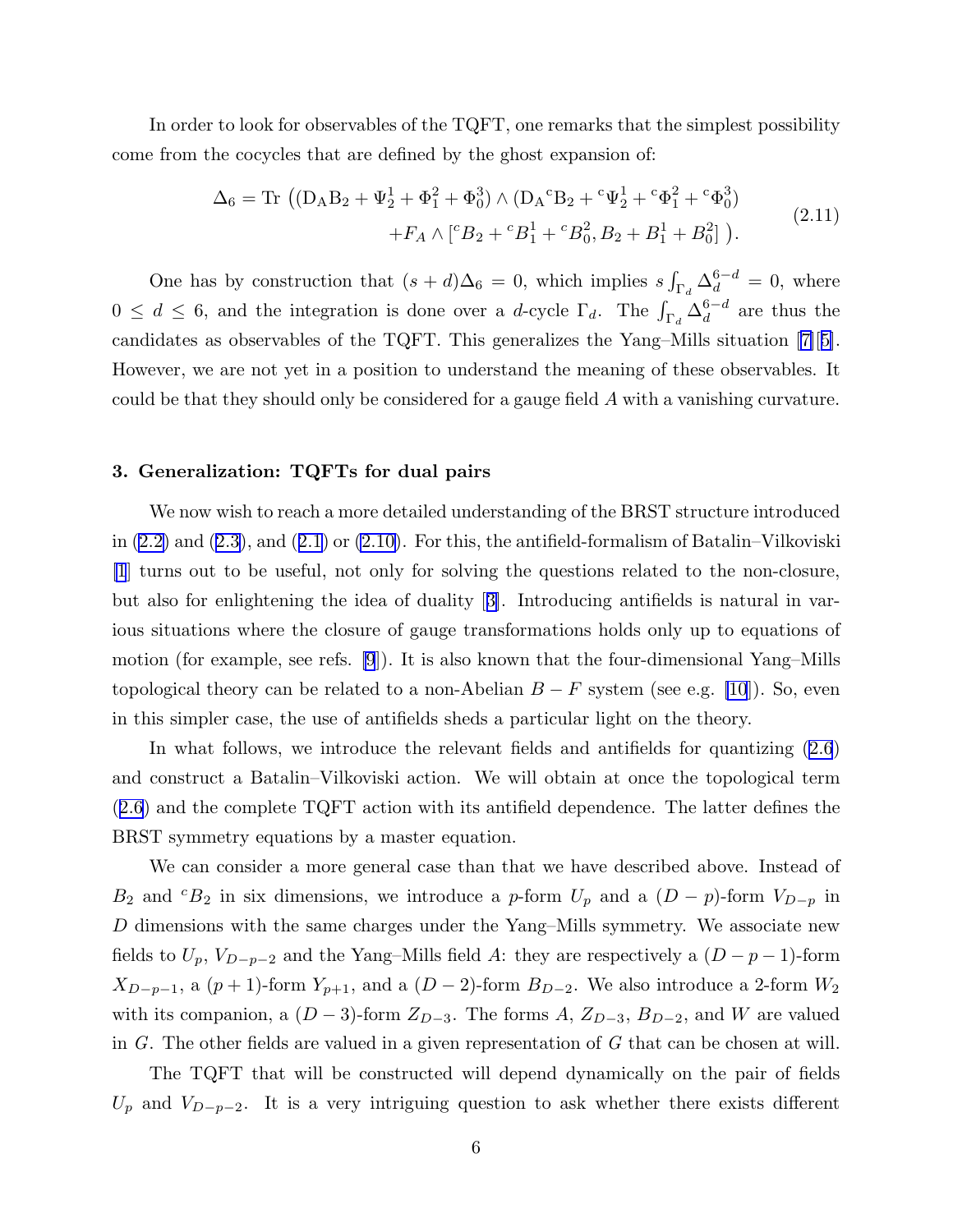topological gauge functions that define TQFTs, which can be separately expressed solely in terms of  $U_p$  or of  $V_{D-p-2}$  (and supersymmetric partners), in such a way that the two formulations can be transformed into each other by duality transformations.

The justification for introducing all the other fields that accompany A,  $U_p$  and  $V_{D-p-2}$ can be found in[[3\]](#page-11-0). Let us summarize the argument. One introduces "generalized forms" for which the degree is defined as the sum of the ghost number and ordinary form degree. Thus, a "generalized p-form" is made of a sum of forms, each of them having an ordinary form degree and an integer value for the ghost number, positive or negative, such that the sum of its ordinary degree and ghost number is equal to p. The ordinary form degree can only run from 0 to  $D$ . It follows that the expansion in ghost number of a "generalized" p-form" always admits a finite number of terms, equal to  $D+1$ , independently of the value of p. Among these  $D+1$  independent terms, there are forms with a positive ghost number and forms with a negative one. The former are ordinary ghosts, which can be interpreted as ghosts or ghosts of ghosts associated with the parameters of the (degenerate) gauge symmetry. By definition, the components with negative ghost numbers are antifields. All these fields are supposed to play a role in the TQFT. Since the ghost number of the antifield of a field with ghost number g is equal to  $-g-1$  [\[1](#page-11-0)], the antifield of a form  $\phi_q^g$  in D dimensions is a form  $\psi_{D-q}^{-g-1}$  $\frac{-g-1}{D-q}$ . Thus, one can unify all the ghosts fields and the antifields for the quantization of a pair of classical forms  $\phi_q$  and  $\psi_{D-q-1}$  as the components of "generalized forms"  $\tilde{\phi}_q$  and  $\tilde{\psi}_{D-q-1}$ , with degrees q and  $D-q-1$  respectively. The component  $\phi_{q+g+1}^{-g-1}$  in the expansion of  $\tilde{\phi}_q$  can be identified, for  $g \geq 0$ , as the antifield of the ghost  $\psi_{D-q-g-1}^g$  in the expansion of  $\tilde{\psi}_{D-q-1}$ .

These remarks justify the introduction of all "companion" fields mentioned above for writing an action for the forms A,  $U_p$  and  $V_{D-p-2}$ . Let us now write in more detail the ghost expansions of all these fields. For a better understanding, we write, in each pair of the following equations, fields and antifields on top of each other:

$$
\tilde{A} = c + A + B_2^{-1} + B_3^{-2} + \dots + B_3^{-2}
$$
\n
$$
\tilde{B}_{D-2} = c_D^{-2} + A_{D-1}^{-1} + B_{D-2} + B_{D-3}^{1} + \dots + B_0^{D-2}
$$
\n(3.1)

$$
\tilde{X}_{D-3} = \Phi_0^2 + \Psi_1^1 + W_2 + Z_3^{-1} + Z_4^{-2} + \dots + Z_D^{-D+2}
$$
\n
$$
\tilde{Z}_{D-3} = \Phi_D^{-3} + \Psi_{D-1}^{-2} + W_{D-2}^{-1} + Z_{D-3} + Z_{D-4}^{1} + \dots + Z_0^{D-3}
$$
\n(3.2)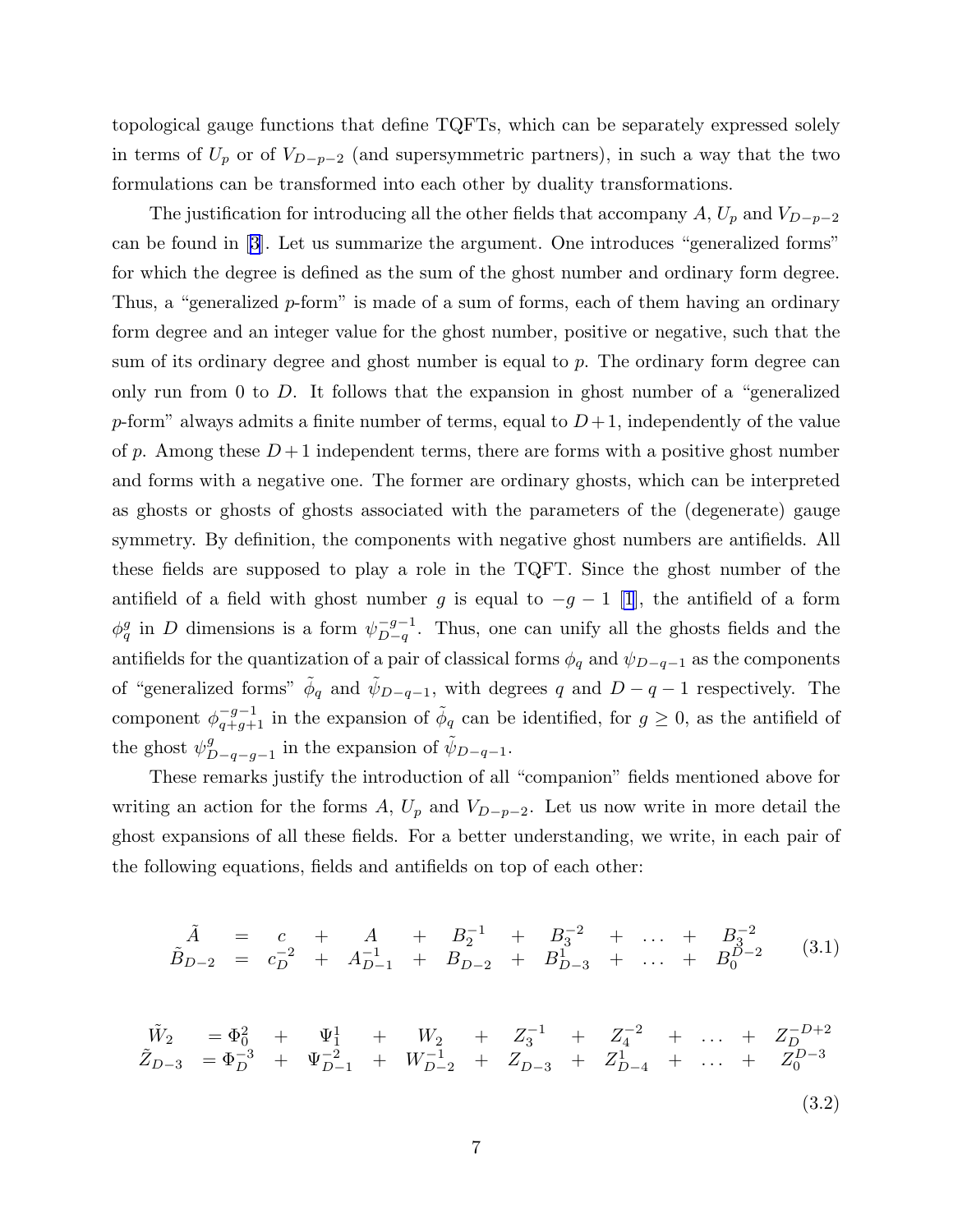$$
\tilde{U}_p = U_0^p + \dots + U_{p-1}^1 + U_p + X_{p-1}^{-1} + \dots + X_D^{-D+p}
$$
\n
$$
\tilde{X}_{D-p-1} = U_D^{-p-1} + \dots + U_{D-p+1}^{-2} + U_{D-p}^{-1} + X_{D-p-1} + \dots + X_0^{D-p-1}
$$
\n(3.3)

$$
\tilde{V}_{D-p-2} = V_0^{D-p-2} + \dots + V_{D-p-3}^1 + V_{D-p-2} + Y_{D-p-1}^{-1} + Y_{D-p}^{-2} + \dots + Y_D^{-p-2}
$$
\n
$$
\tilde{Y}_{p+1} = V_D^{-D-p-1} + \dots + V_{p+3}^{-2} + V_{p+2}^{-1} + Y_{p+1} + Y_1^1 + \dots + Y_0^{p+1}
$$
\n(3.4)

We recognize some the topological ghosts introduced in the particular case of the sixforms. For instance, the expansion of  $\tilde{W}_2$  contains the topological ghosts  $\Psi_1^1$  and  $\Phi_0^2$  of A and that of  $\tilde{Y}_{p+1}$  contains the topological ghosts of  $U_p$ , which are identified as  $Y_p^1$ ,  $Y_{p-1}^2$ ,  $..., Y_0^{p+1}$  $0^{p+1}$ . The antifield identification of the fields with negative ghost number will become quite obvious by looking at the BRST equations that we will shortly obtain, by imposing a Batalin–Vilkoviski type master equation.

We now introduce the TQFT Lagrangian density as the following D-form with ghost number zero:

$$
\mathcal{L}_{D} = \text{Tr} \left( \tilde{X}_{D-p-1} \wedge \tilde{Y}_{p+1} + \tilde{X}_{D-p-1} \wedge D_{\tilde{A}} \tilde{U}_{p} + \tilde{Y}_{p+1} \wedge D_{\tilde{A}} \tilde{V}_{D-p-2} \right. \\
\left. + \tilde{B}_{D-2} \wedge \tilde{W}_{2} + \tilde{B}_{D-2} \wedge F_{\tilde{A}} + \tilde{W}_{2} \wedge (D_{\tilde{A}} \tilde{Z}_{D-3} + [\tilde{U}_{p}, \tilde{V}_{D-p-2}]) \right) \Big|_{D}^{0} .
$$
\n(3.5)

This Lagrangian is of first order and metric-independent. The intuition for writing [\(3.5](#page-3-0)) is that, if one considers its purely classical part  $\mathcal{L}_{cl,D}$ , by setting all ghosts and antifields equalto zero, (which means getting rid of all tildes in  $(3.5)$  $(3.5)$  $(3.5)$ ), and if one eliminates  $X_{D-p-1}$ ,  $Y_{p+1}$ ,  $B_{D-2}$  and  $Z_{D-3}$  by their algebraic equations of motion  $Y = D_A U$ ,  $X = D_A V$  and  $W = F_A$ , we have:

$$
\mathcal{L}_{cl,D} \sim \text{Tr} \left( D_A U_p \wedge D_A V_{D-p-2} + F_A \wedge [U_p, V_{D-p-2}] + F_A \wedge D_A Z_{D-3} \right).
$$
\n
$$
(3.6)
$$

As a result of the elimination of the fields  $\tilde{X}$  and  $\tilde{Y}$ , the Lagrangian density [\(3.6\)](#page-4-0) is locally d-exact, contrarily to  $(3.5)$ . The integral over D-dimensional space of the density  $(3.6)$ can be considered as a topological term. Notice that the last term of  $(3.6)$  is d-exact by itself. In the particular case studied in the previous section, we had not introduced such a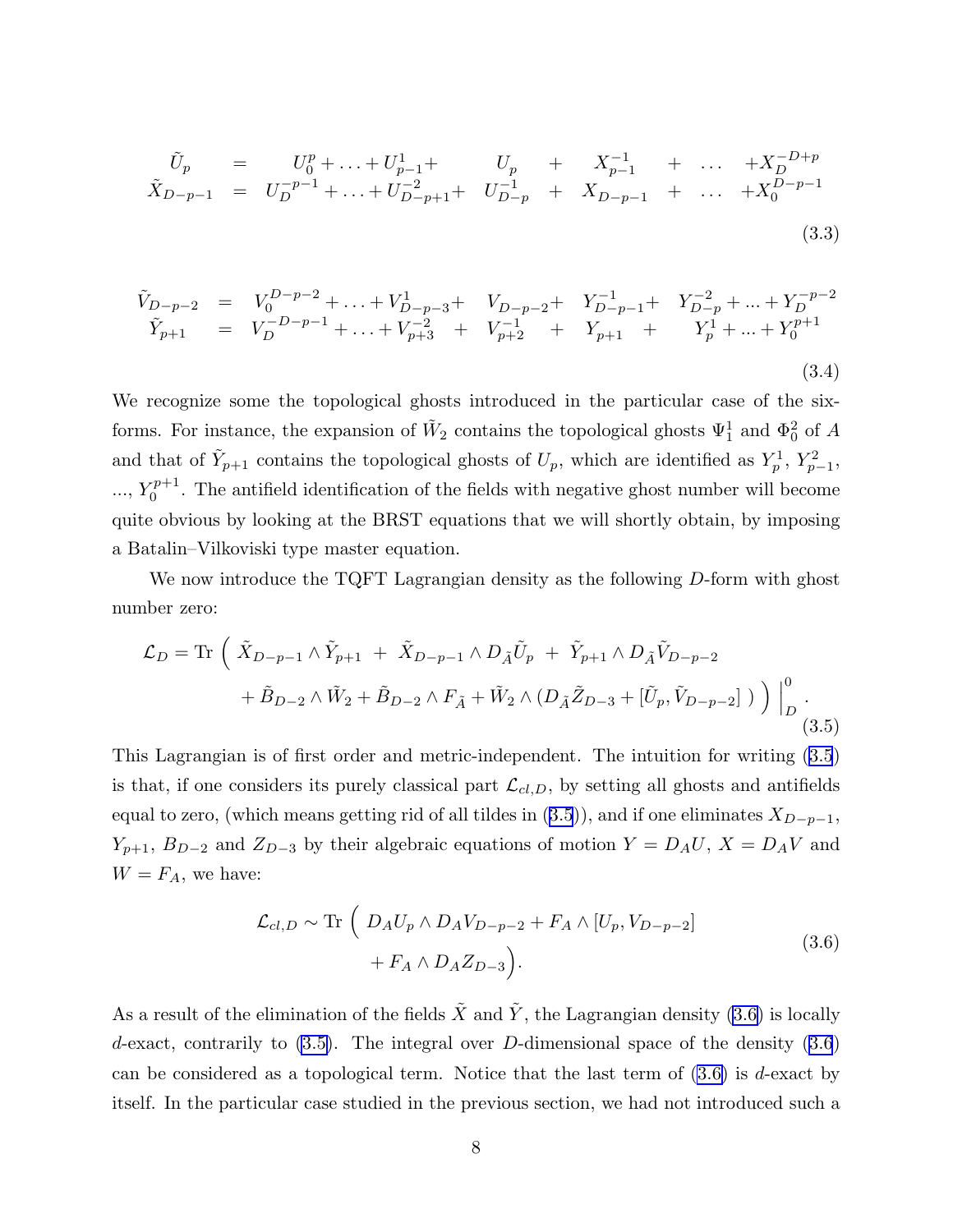term in([2.6](#page-4-0)). However, we already observed that we had the freedom to consider arbitrary redefinitionsof A in ([2.6](#page-4-0)), which is precisely the symmetry of  $\int_D F_A \wedge D_A Z_{D-3}$ .

We define the invariant Batalin–Vilkoviski-type action:

$$
\mathcal{I}_D = \int_D \mathcal{L}_D. \tag{3.7}
$$

 $\mathcal{I}_D$  satisfies a master equation, which is equivalent to its BRST symmetry:

$$
s\mathcal{I}_D = 0, \quad s\phi = \frac{\delta \mathcal{I}_D}{\delta \psi}, \quad s\psi = \frac{\delta \mathcal{I}_D}{\delta \phi}, \tag{3.8}
$$

where, generically,  $\psi$  is the antifield of  $\phi$ .

Thus, the BRST equations for all fields and antifields defined in eqs.  $(3.1)$ – $(3.4)$  $(3.4)$  $(3.4)$ , can be obtained by varying [\(3.5\)](#page-3-0). They are, in a compact form:

$$
s\tilde{A} = -F_{\tilde{A}} + \tilde{W}_2
$$
  
\n
$$
s\tilde{W}_2 = -D_{\tilde{A}}\tilde{W}_2.
$$
\n(3.9)

$$
s\tilde{U}_p = -D_{\tilde{A}}\tilde{U}_p + \tilde{Y}_{p+1}
$$
  
\n
$$
s\tilde{Y}_{p+1} = -D_{\tilde{A}}\tilde{Y}_{p+1}.
$$
\n(3.10)

$$
s\tilde{V}_{D-p-2} = -D_{\tilde{A}}\tilde{V}_{D-p-2} + \tilde{X}_{D-p-1}
$$
  
\n
$$
s\tilde{X}_{D-p-1} = -D_{\tilde{A}}\tilde{X}_{D-p-1}.
$$
\n(3.11)

$$
s\tilde{Z}_{D-3} = -D_{\tilde{A}}\tilde{Z}_{D-3} + [\tilde{U}_p, \tilde{V}_{D-p-2}] + \tilde{B}_{D-2}
$$
  
\n
$$
s\tilde{B}_{D-2} = -D_{\tilde{A}}\tilde{B}_{D-2} + [\tilde{X}_{D-p-1}, \tilde{U}_p] + [\tilde{Y}_{p+1}, \tilde{V}_{D-p-2}] + [\tilde{W}_2, \tilde{Z}_{D-3}].
$$
\n(3.12)

(In order to reach a more detailed expression of s on all fields and antifields, one has to do a further expansion in ghost number, as one does to obtain([2.4](#page-3-0)) and([2.5\)](#page-3-0) from [\(2.2](#page-1-0)) and ([2.3](#page-2-0)). For instance, [\(3.9\)](#page-4-0) gives  $sA = \Psi_1^1 - Dc$ ,  $sc = \Phi_0^2 - \frac{1}{2}$  $\frac{1}{2}[c, c],$  etc...)

Equations  $(3.9)$ – $(3.12)$  are quite illuminating: if one sets all antifields equal to zero, onerecovers field transformations similar to those in  $(2.2)$  $(2.2)$  $(2.2)$ ,  $(2.3)$  and  $(2.10)$  $(2.10)$  $(2.10)$ ; eqs.  $(3.9)$ – (3.12) contain more information than eqs. [\(2.2](#page-1-0)) and([2.3](#page-2-0)) since they encode the way the antifields transform. This gives at once the BRST transformation, and a field and antifield dependent action, which we can gauge-fix by the Batalin–Vilkoviski method.

The transformations of  $\tilde{A}$ ,  $\tilde{U}$ ,  $\tilde{V}$  and  $\tilde{Z}_{D-3}$  show that these fields have a symmetry of the topological type. Indeed, the occurrence of  $\tilde{W}$ ,  $\tilde{Y}$ ,  $\tilde{X}$  and  $\tilde{B}_{D-2}$  in the right-handside of [\(3.9\)](#page-4-0)-(3.12) implies a symmetry made of arbitrary shifts defined modulo gauge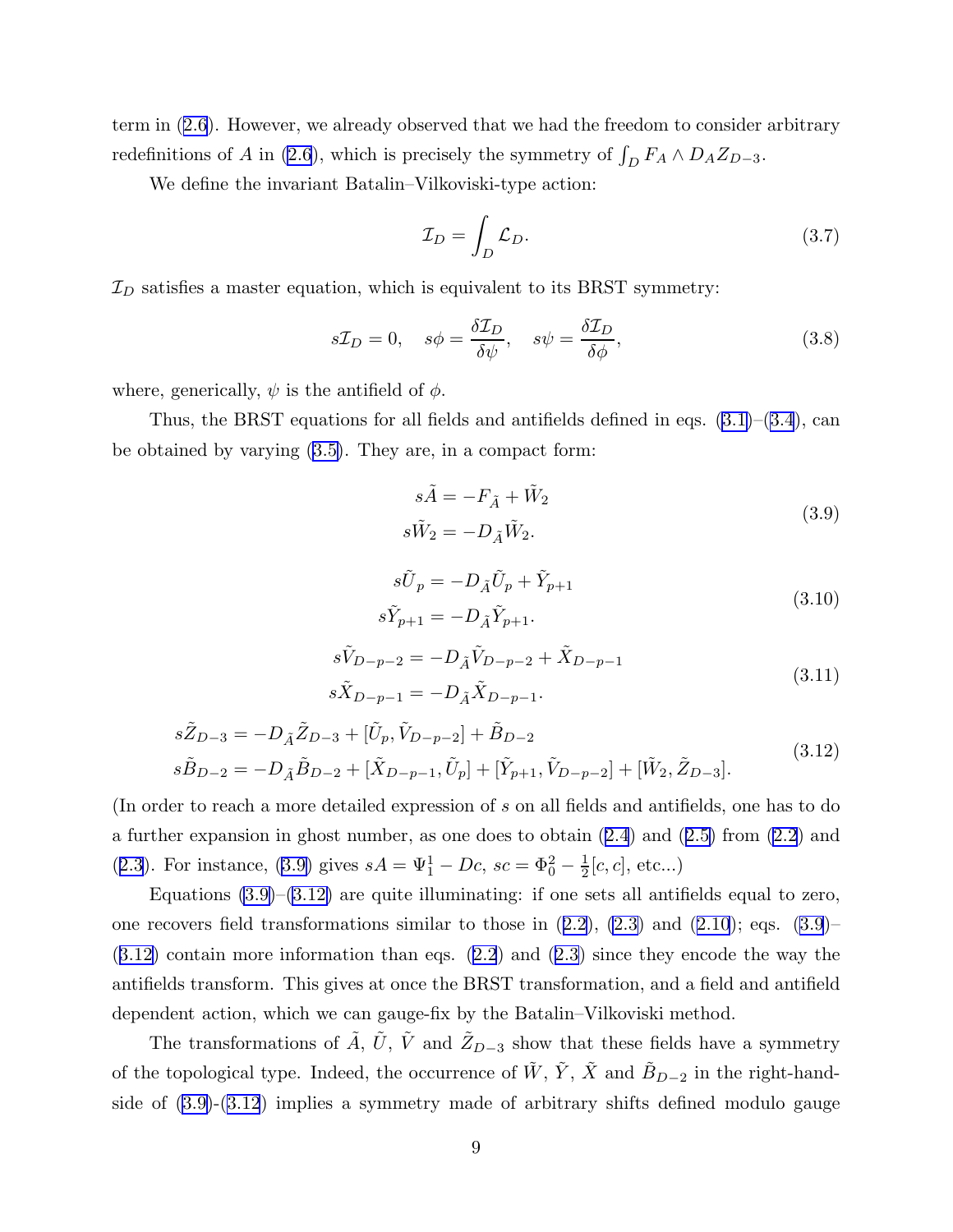transformations. Moreover, the topological ghosts of  $\tilde{A}$ ,  $\tilde{U}$ ,  $\tilde{V}$  and  $\tilde{Z}_{D-3}$  are now identified as the ordinary ghosts and ghosts of ghosts of W, Y, X and  $B_{D-2}$ . One can see the way the gauge symmetry is contained in the topological symmetry, by setting some of the topological ghosts equal to zero.

As already noted, the classical fields  $W, Y, X$  and  $B_{D-2}$  can be eliminated from the action because of their algebraic equations of motion. This operation gives the topological classical Lagrangian([3.6](#page-4-0)), plus antifield-dependent terms. By applying the Batalin– Vilkoviski procedure, these antifield-dependent terms eventually determine a fully gaugefixed action, which is analogous to [\(2.9\)](#page-4-0). However, one needs to guess relevant gauge functions. The latter are expected to be of the self-dual type, as, for instance, those de-finedby ([2.7](#page-4-0)) and ([2.8](#page-4-0)), which are generically of the type  $D_A U = *(D_A V) + ...$  Moreover, one can investigate the question of having more refined gauge functions, which would give a theory depending only on  $U$  or  $V$ , with duality transformations between both formulations.

Letus conclude by the following remark. We can construct topological terms like  $(3.5)$  $(3.5)$  $(3.5)$ . They are D-forms that can be written locally as d-exact terms. In the D-dimensional theory, and after the introduction of topological ghosts, they determines cocycles, analogous to those defined, in a particular case, in [\(2.11\)](#page-6-0). These cocycles are candidates for observables in potentially interesting TQFTs. They also generate, by the descent equations for forms [\[11](#page-11-0)], consistent anomalies for the ordinary gauge symmetries of forms in  $(D-2)$ dimensional field theories.